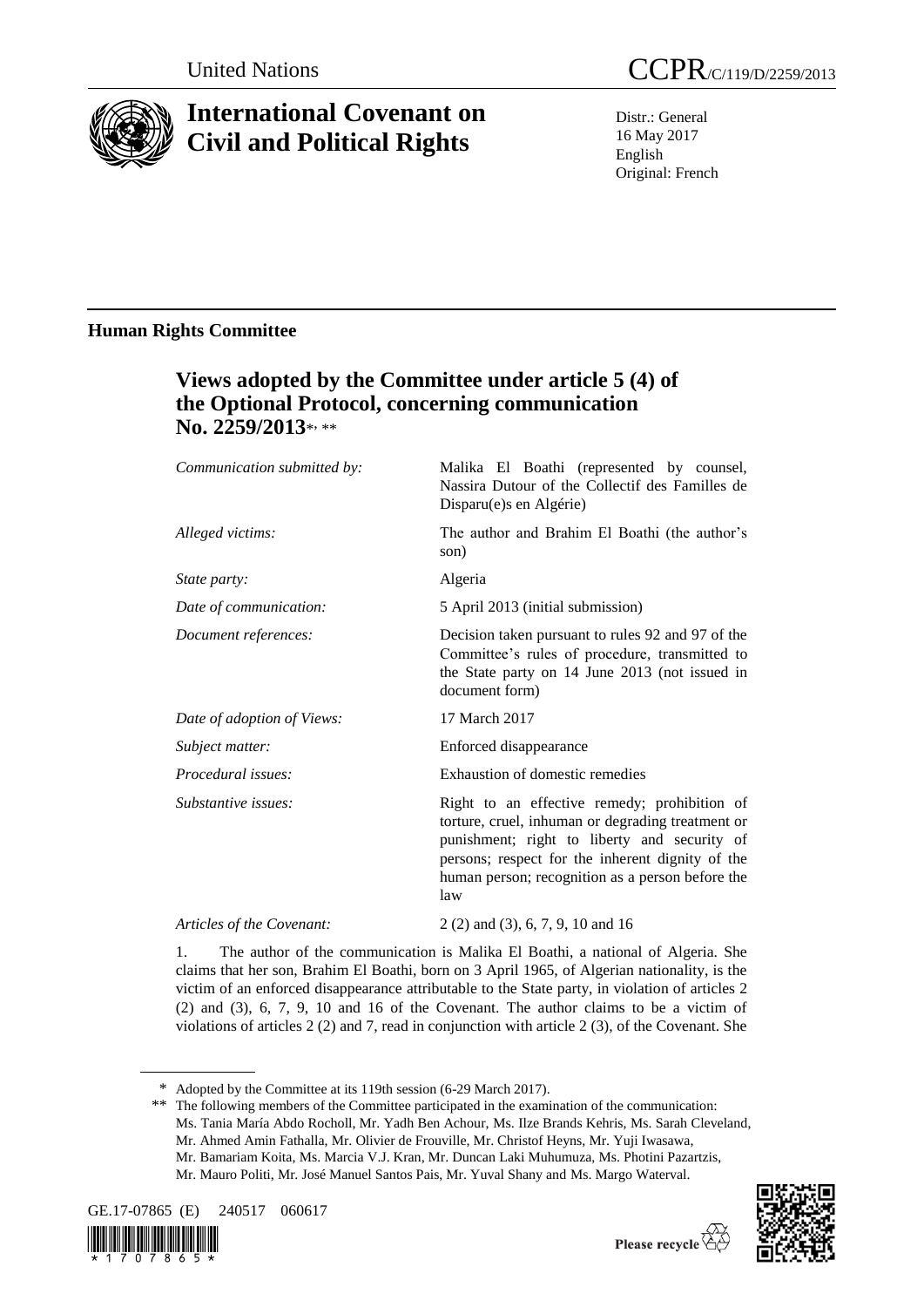is represented by counsel, Nassira Dutour of the Collectif des Familles de Disparu(e)s en Algérie.

#### **The facts as submitted by the author**

2.1 Brahim El Boathi, born on 3 April 1965, was married and the father of two children. He was employed as a soldier at the Bouzareah barracks. On 17 January 1994, he took a bus from the Place des Martyrs to go to work. He was arrested at a police checkpoint in the Climat de France neighbourhood, in Oued Koriche municipality, Bab el Oued district, Algiers *wilaya* (governorate). His family has not seen him since then.

2.2 On 19 January 1994, Malika El Boathi (the author) initiated what proved to be fruitless search procedures for her son in police stations near to the place where he disappeared. The author went to Baïnem court in Algiers and was received by the prosecutor, whom she told about her son's disappearance. The prosecutor called various police stations in Algiers *wilaya*. At Oued Koriche police station, the prosecutor spoke with an officer, A.Z., who confirmed that he himself had arrested Brahim El Boathi. On the advice of the prosecutor and in possession of a letter signed by him, the author went to Oued Koriche police station, where she met with A.Z. When he discovered who she was, he showed signs of becoming violent. He calmed down when he read the letter from the prosecutor, acknowledged that he had arrested Brahim El Boathi and said that he had killed him. A.Z. refused to provide the author with a death certificate, saying that it was impossible to do so.

2.3 On the advice of the Baïnem court prosecutor, the author returned to Oued Koriche police station to see A.Z. and asked to see photographs of her dead son. A.Z. told the author that the photographs were at the central police station and asked her to return the next day. The following day, when she went back to the police station in Oued Koriche, A.Z. showed her 26 photos of deceased persons, all bearing signs of torture, and ordered her to identify her son. The author did not recognize her son on any of the photos. Fifteen days later, A.Z. summoned the author to give her the number of her son's grave in El Alia cemetery; she built a tomb for her son there. A few days later, A.Z. called the author again to inform her that the person buried in the grave specified was not in fact her son.

2.4 The author appealed to the Hammamet court prosecutor, who summoned her to tell her that her son's case was settled. He gave no further details and said that the police would come to explain the events surrounding her son's death. Having heard nothing from the police, the author returned to Oued Koriche police station with her grandson. Hooded police officers there insulted her and she fled.

2.5 On 2 May 2000, Abbane Ramdane court in Algiers refused to issue a judgment confirming her son's disappearance, suggesting an implicit recognition on the part of the authorities that Brahim El Boathi was still alive. However, both before and after the trial, she continued to receive contradictory information as to whether her son was alive or dead. In 1999, the author was summoned to the Fifth district police station, where the commissioner said that Brahim El Boathi was not dead, but refused to tell her where he was being held. On 5 October 2000, the lieutenant of the Bab el Oued gendarmerie admitted that Brahim el Boathi had disappeared in unclear circumstances. Brahim El Boathi's wife agreed to receive compensation. Since then, both the author and Brahim El Boathi's wife have made many attempts, both non-judicial and judicial, to obtain information on the circumstances surrounding his disappearance. His wife has been subjected to intimidation and ill-treatment on numerous occasions by the police and military security officers in her efforts to find her husband.

2.6 In terms of non-judicial procedures, his wife has: (a) issued a wanted person notice (2000); (b) submitted a complaint to the National Human Rights Observatory (2001); and (c) sent a letter to the president of the SOS Disparu(e)s association (2002). The author has sent: (a) a complaint to the Minister of Justice, copied to the President of the French Republic prior to his visit to Algeria (2002); (b) a letter to the head of Government (2003); (c) a request to the president of the National Advisory Commission for the Promotion and Protection of Human Rights to dispute the results of investigations carried out by that body (2003); (d) a complaint to the president of the same institution (2004); (e) a complaint to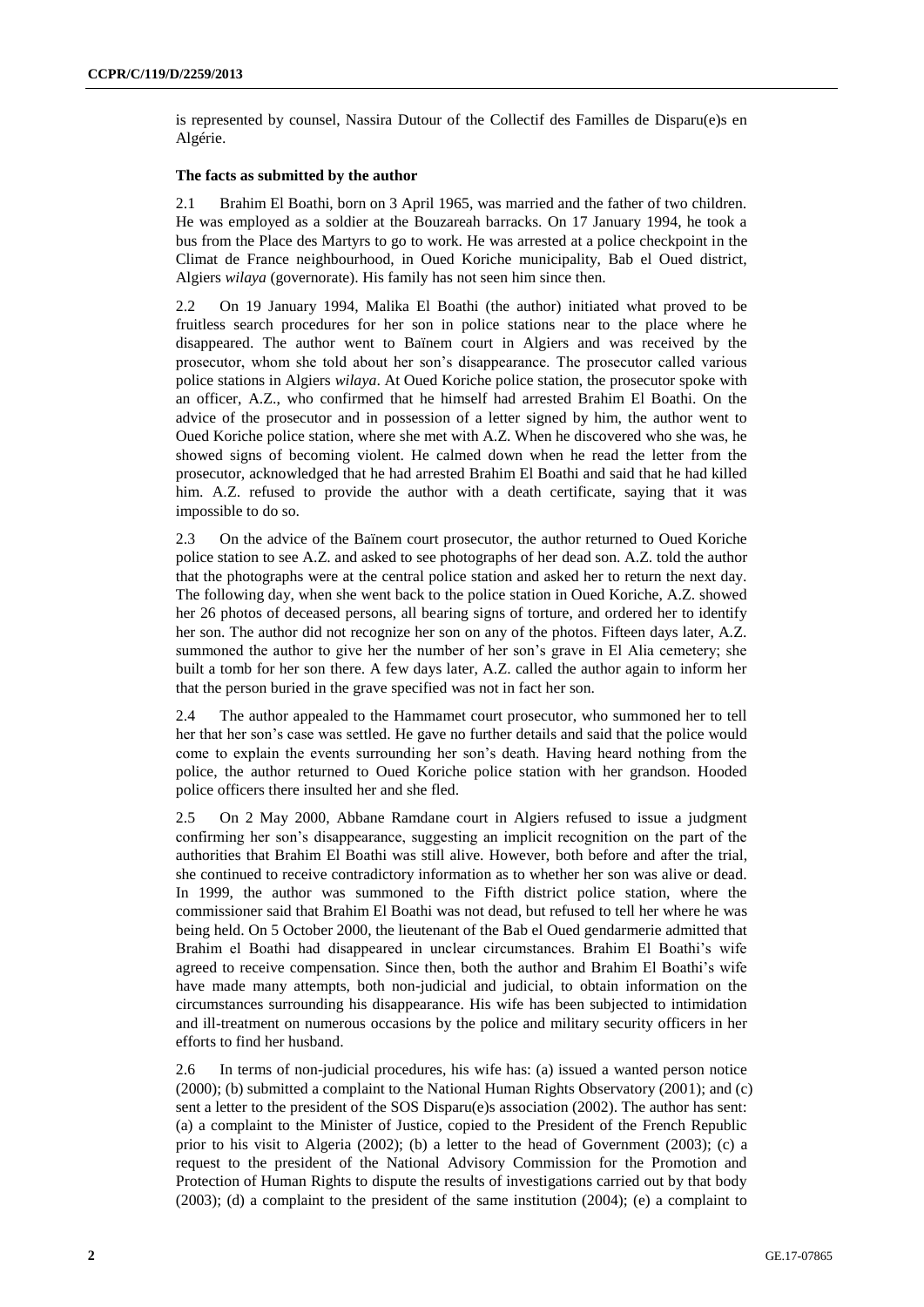the President of the Republic, the head of Government and the Ministers of Justice and the Interior (2006); (f) a request to the head of the El Achour gendarmerie brigade (2007); (g) a complaint to the President of the Republic, the Ministers of Justice and the Interior, the chief of Blida *wilaya* first military region and the human rights adviser to the President of the Republic (2007); (h) a request for action to the head of the delegation of the International Committee of the Red Cross (2007); and (i) another request to the Minister of Justice and the President of the Republic (2009). Some of the authorities acknowledged receipt of the complaints, but merely directed the author to the courts or to procedures for application for compensation. The National Advisory Commission for the Promotion and Protection of Human Rights carried out an inquiry, the results of which were categorically refuted by the author.

2.7 In terms of judicial proceedings, the El Boathi family requested that an investigation be initiated immediately after Brahim El Boathi's disappearance; his wife was summoned by the Bab El Oued police on 20 February 1995 and 26 September 1999. Following the decision on appeal by Bab El Oued court and the Algiers Indictments Chamber of 2 May 2000 to dismiss the case, the author submitted a complaint to the public prosecutor on 1 October 2003 and a complaint to the public prosecutor at the court of Algiers on 14 June 2006. The author also submitted a complaint to the president of Baïnem court, Algiers *wilaya*, on 31 October 2007 and a request for action to the public prosecutor of Hussein Dey on 28 January 2009.

2.8 The author was summoned on several occasions by the police and gendarmerie, as well as by the public prosecutors at Cheraga and Bab el Oued courts. She received conflicting information, with some authorities saying that her son was being sought by the security services, while others stated that that was not the case. Some authorities did not even acknowledge receipt of her complaints. The prosecutor at Cheraga court ordered an investigation, which was carried out by the Oued Koriche police in 2011 and found that Brahim El Boathi had been sought by the security services but never arrested.

2.9 The case of Brahim El Boathi was also submitted to the Working Group on Enforced or Involuntary Disappearances in December 2007.

## **The complaint**

3.1 The author claims that her son is the victim of an act of enforced disappearance attributable to the State party, as set out in article 2 of the International Convention for the Protection of All Persons from Enforced Disappearance. The author considers that the enforced disappearance of her son since 17 January 1994 constitutes (a) a violation of articles 2 (2) and (3), 6, 7, 9, 10 and 16 of the Covenant with regard to Brahim El Boathi and (b) a violation of articles  $2(2)$  and 7, read in conjunction with article  $2(3)$ , of the Covenant with regard to the author and her family.

3.2 The author considers that Ordinance No. 06-01 of 27 February 2006 <sup>1</sup> on the implementation of the Charter for Peace and National Reconciliation constitutes a violation of the general obligation under article 2 (2) of the Covenant, in that that provision also entails a negative obligation for States to refrain from adopting measures that are contrary to the Covenant. By adopting ordinance No. 06-01, the State party thus took a legislative measure that removed the rights recognized in the Covenant<sup>2</sup> and particularly the right to have access to an effective remedy against violations of human rights. The author claims that she and her son have been victims of this legislative provision and that article 2 (2) of the Covenant has been clearly violated in the present case.

<sup>&</sup>lt;sup>1</sup> Ordinance No. 06-01 27 February 2006 provides for the implementation of the Charter for Peace and National Reconciliation. Article 45 of the Ordinance provides that "no individual or collective legal proceedings may be brought against members of any branch of the defence and security forces of the Republic for actions undertaken to protect persons and property, safeguard the nation and preserve the institutions of the People's Democratic Republic of Algeria."

<sup>2</sup> In support of her argument, the author refers to the concurring individual opinions of Fabián Salvioli, specifically that expressed in the case of *Chihoub v. Algeria*, communication No. 1811/2008, Views adopted on 31 October 2011.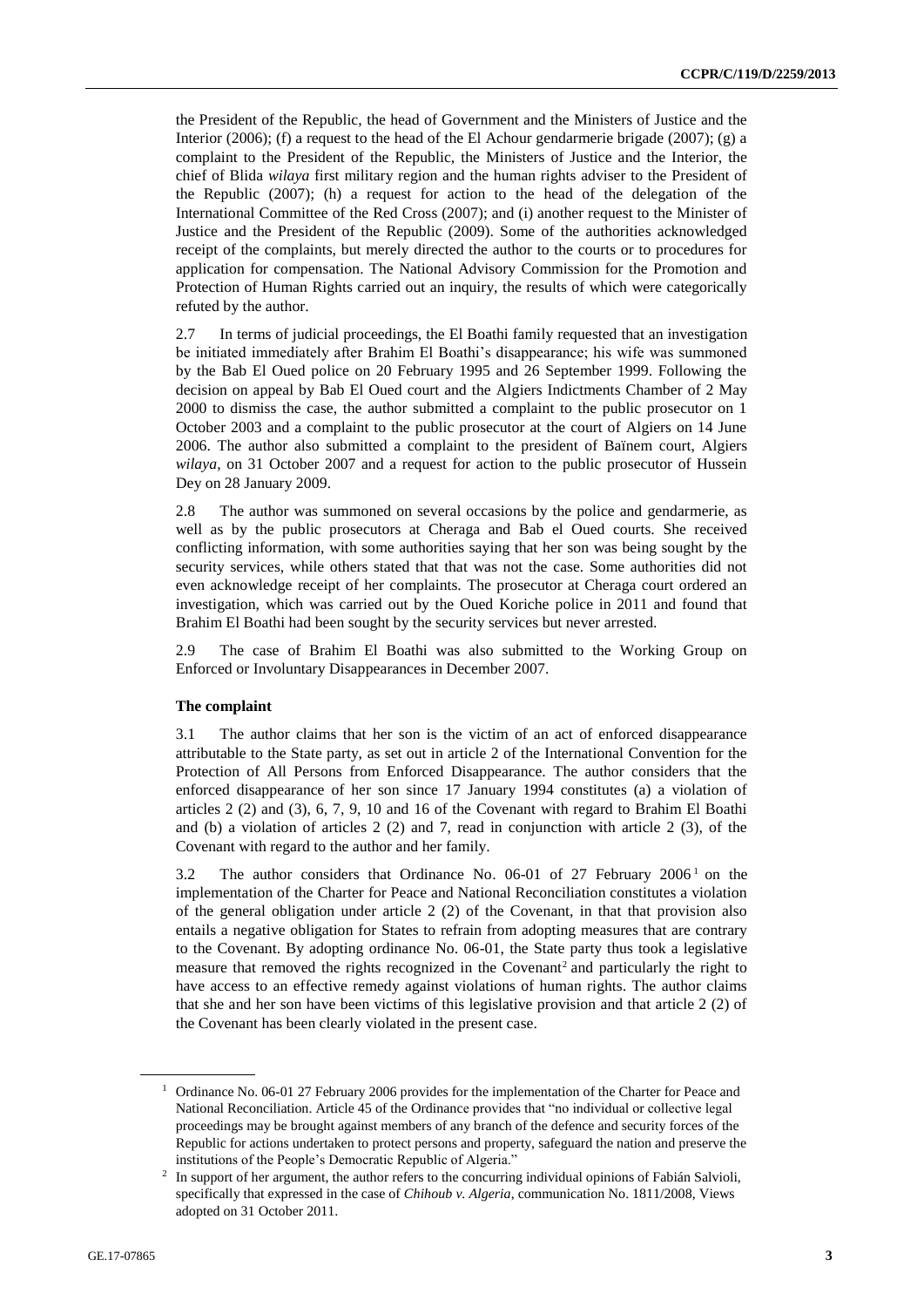3.3 Recalling that all domestic remedies, through both the judicial and the administrative authorities, have been exhausted, without any result or any real investigation having been conducted, the author claims that, under article 2 (3), the State party had the obligation to protect her son, Brahim El Boathi, from violations of his rights by government officials. Referring to the Committee's jurisprudence, $3$  the author also claims that the failure to investigate allegations of violations could in and of itself give rise to a separate violation of the Covenant and that the mere denial of the involvement of the security services cannot represent compliance with article 2 (3). The author alleges that her son was prevented from exercising his right to an effective remedy against State officials and that article 2 (3) of the Covenant has been violated.

3.4 Notwithstanding the decision implying recognition by the authorities that Brahim El Boathi was still alive, the author stresses that the contradictory information received about the status of her son since his arrest in 1994 and his prolonged absence suggest that Brahim El Boathi has lost his life. Incommunicado detention furthermore represents, in the eyes of the author, a high risk of violation of the right to life in that neither detainees nor jailers are monitored in any way. Considering that the Committee's jurisprudence in the context of enforced disappearances<sup>4</sup> has evolved and that it now recognizes the responsibility of the State for violation of the right to life in certain cases where the death of the victim has not been established, the author alleges that the State party has failed in its duty to protect the right to life of her son, and that article 6 of the Covenant has been violated.

3.5 Recalling the circumstances surrounding the disappearance of her son, including the total lack of information on his detention, his imprisonment and his state of health and the absence of communication with his family and the outside world, the author claims that Brahim El Boathi was subjected to a form of inhuman or degrading treatment. She also recalls that prolonged arbitrary detention increases the risk of torture and inhuman or degrading treatment. Referring to the committee's jurisprudence, the author further emphasizes that the anguish, uncertainty and distress caused by the disappearance of Brahim El Boathi and the contradictory information received since that time constitute a form of inhuman or degrading treatment for the family. The author alleges that the State party is responsible for a violation of article 7 with regard to Brahim El Boathi and a violation of article 7 read in conjunction with article 2 (3) of the Covenant with regard to him and his family.

3.6 Recalling that Brahim El Boathi was detained incommunicado without access to defence counsel, without being informed of the grounds for his arrest or the charges against him, that his detention was not entered in the police custody registers and there is no official record of his whereabouts or his fate, the author claims that her son has been deprived of his right to liberty and security and that the investigations have displayed none of the efficiency or effectiveness required. The author alleges that the State party is responsible for a violation of article 9 of the Covenant with regard to Brahim El Boathi.

3.7 In view of the fact that enforced disappearance is often accompanied by violations of the most basic rights of the person deprived of liberty, the author considers that, as a result of the disappearance and the lack of any proper investigation, the State party is responsible for a violation of article 10 of the Covenant with regard to Brahim El Boathi.

3.8 Recalling that the Algerian authorities have never provided clear information on the fate of Brahim El Boathi and kept him detained without admitting it, the author submits that the State party has treated Brahim El Boathi as an object and that his right to recognition as a person before the law and his dignity have been violated. The author alleges that, in removing her son from the protection of the law, the Algerian authorities have denied his right to recognition as a person before the law and are therefore responsible for a violation of article 16 of the Covenant.

<sup>3</sup> See communication No. 1588/2007, *Benaziza v. Algeria*, Views adopted on 26 July 2010, para. 9.9.

<sup>4</sup> In support of that argument, the author cites communication No. 1753/2008, *Guezout et al. v. Algeria*, Views adopted on 19 July 2012, para. 8.4; communication No. 1905/2009 (and corrigendum), *Khirani v. Algeria*, Views adopted on 26 March 2012, para. 7.4; communication No. 1781/2008, *Djebrouni v. Algeria*, Views adopted on 31 October 2011, para. 8.4; and communication No. 1780/2008, *Aouabdia v. Algeria*, Views adopted on 2 March 2011, para. 7.10.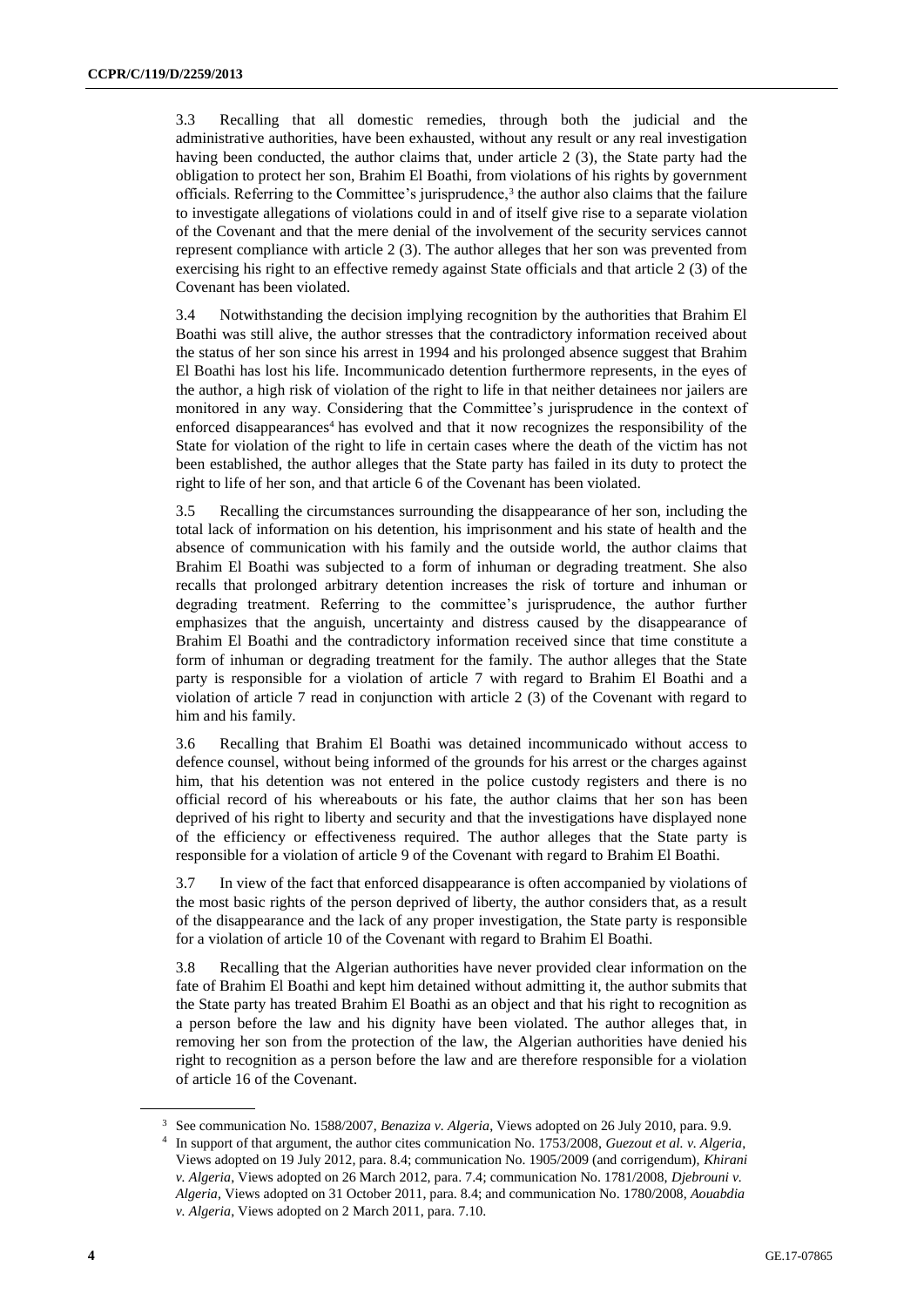3.9 The author requests that the Committee order the State party to: (a) find that Algeria has violated articles 2 (2) and (3), 6, 7, 9, 10 and 16 of the Covenant with regard to Brahim El Boathi and articles 2 (2) and 7, read in conjunction with article 2 (3), of the Covenant with regard to the author and her family; (b) find Brahim El Boathi; (c) bring the perpetrators of this enforced disappearance before the competent civil authorities for prosecution; (d) provide Brahim El Boathi, if he is still alive, and his family with adequate, effective and prompt reparation for the harm suffered, including compensation that is appropriate and proportional to the gravity of the violation, full and complete rehabilitation and guarantees of non-repetition.

### **State party's observations**

4.1 On 4 May 2015, the State party contested the admissibility of all the communications concerning the period 1993 to 1998, submitting a copy of its background memorandum.

4.2 The State party is of the view that these communications, which incriminate public officials or other persons acting on behalf of public authorities in cases of enforced disappearance during the period in question — from 1993 to 1998 — should be examined taking "a comprehensive approach". It considers that such communications should be placed in the broader context of the sociopolitical situation and security conditions that prevailed in the country during a period when the Government was struggling to combat a form of terrorism aimed at bringing about the "collapse of the Republican State". It was in this context, and in conformity with the Constitution (arts. 87 and 91), that the Algerian Government implemented precautionary measures and informed the United Nations Secretariat of its declaration of a state of emergency, in accordance with article 4 (3) of the Covenant.

4.3 The State party emphasizes that, in some areas where there was a proliferation of informal settlements, civilians had trouble distinguishing the actions of terrorist groups from those of the law enforcement forces, to which they often attributed enforced disappearances. According to the State party, many enforced disappearances should be viewed from this perspective. The concept of disappearance in Algeria during the period in question actually covers six distinct scenarios. The first scenario concerns persons reported missing by their relatives but who in fact had chosen to go into hiding in order to join an armed group and asked their families to report that they had been arrested by the security services as a way of "covering their tracks" and avoiding "harassment" by the police. The second scenario concerns persons who were reported missing after their arrest by the security services but who took advantage of their subsequent release to go into hiding. The third scenario concerns persons abducted by armed groups which, because they were not identified or because they had stolen uniforms or identification documents from police officers or soldiers, were mistakenly thought to belong to the armed forces or security services. The fourth scenario concerns persons reported missing who abandoned their families, and sometimes even left the country, to escape from personal problems or family disputes. The fifth scenario concerns persons reported missing by their family but who were in fact wanted terrorists who had been killed and buried in the maquis following factional infighting, doctrinal disputes or arguments over the spoils of war among rival armed groups. The sixth scenario mentioned by the State party concerns persons reported missing who were actually living in Algeria or abroad under a false identity provided by a network of document forgers.

4.4 The State party also maintains that it was in view of the diversity and complexity of the situations covered by the general concept of disappearance that the Algerian legislature, following the referendum on the Charter for Peace and National Reconciliation, decided to adopt a policy of support for the handling of the tragic problem of disappearances. The issue of missing persons is addressed in a comprehensive framework, which takes account of all persons who disappeared in the context of the "national tragedy", and under which all victims are offered support in overcoming their ordeal and all victims of disappearance and their beneficiaries are entitled to redress. The State party emphasizes that this is an appropriate response to the situation of the Algerian nation that has been generally supported by the nation. A statistical overview of the implementation of the operative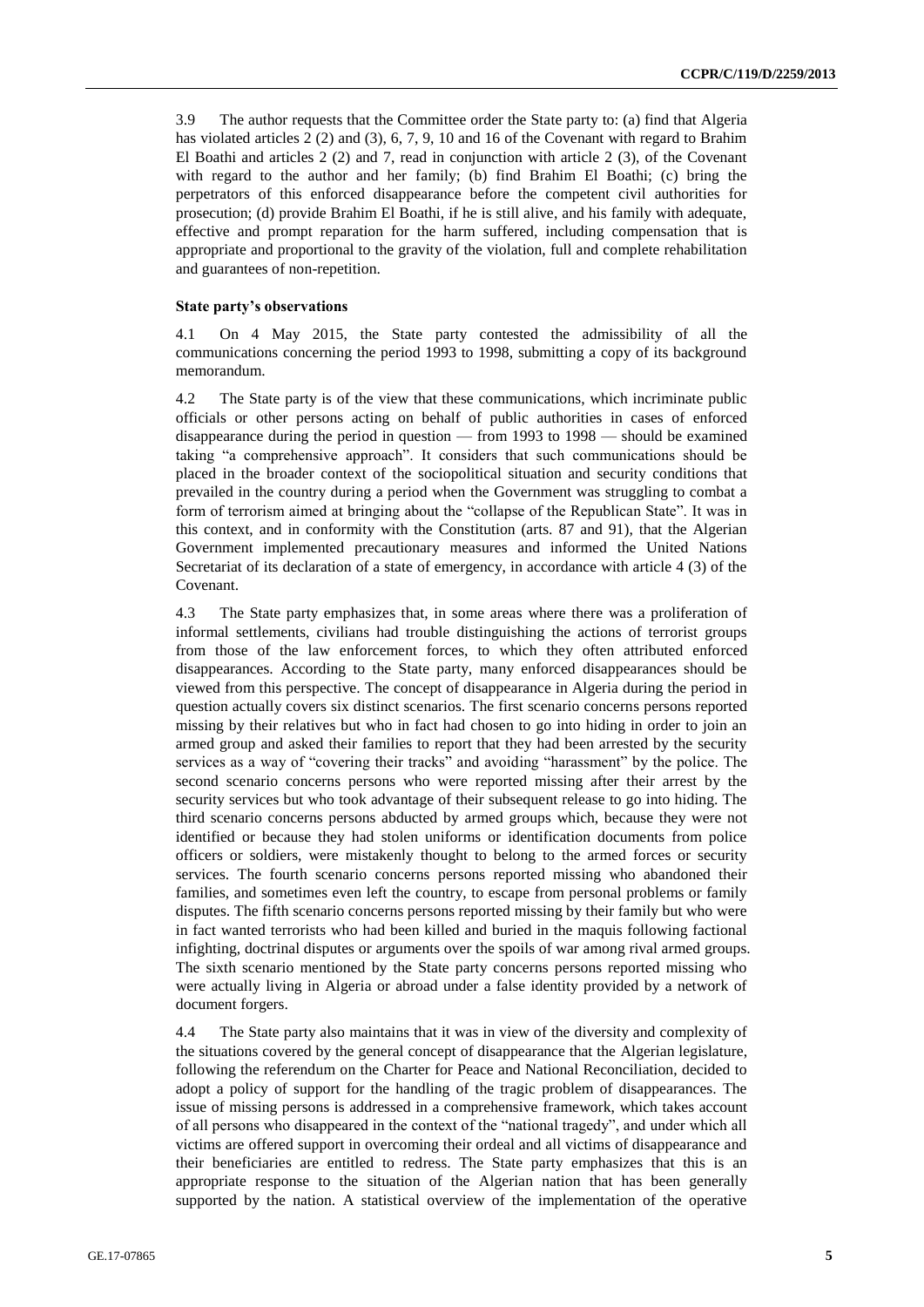provisions of Ordinance 06-01 of 27 February 2006 and subsequent texts related to the issue of disappeared persons in the Charter for Peace and National Reconciliation confirms the support of over 85 per cent of relatives of victims or their beneficiaries.

4.5 The State party then emphasizes the nature, principles and content of the Charter for Peace and National Reconciliation and its implementing texts. Far from the stereotypes and harsh judgments that depict the Charter as an impediment to the procedure for establishing truth and administering justice, it is, rather, an internal national mechanism for dealing with and ending the crisis that has been submitted for public approval and adopted by referendum. The State party first describes the origins and main characteristics of the Algerian crisis in order to assess the impact of implementation of the Charter. The Charter has been introduced against the background of a political and security crisis that has shaken the country, described as the "Great *Fitna*", with reference to the historical and religious concept of the deep discord that existed within the community of Islam after the death of the Prophet. The preamble of the Charter suggests that the "Great *Fitna*", which attempted to "divert Algeria's development from its natural course", constituted a "criminal aggression aimed at calling into question the very existence of the national State", resulting in a "national tragedy" that took "a terrible bloody toll" of the people by means of "barbaric terrorism" acting "in contradiction with the true values of Islam and the Muslim traditions of peace, tolerance and solidarity". The Ordinance and the four implementing decrees are intended to respond to the "Great *Fitna*" and prevent any repetition of it through the adoption of political, legal and socioeconomic measures. The implementing Ordinance prescribes legal measures involving the discontinuance of criminal proceedings and the commutation or remission of sentences for any person who has been found guilty of acts of terrorism or who is benefiting from the provisions of the legislation on civil dissent, except for persons who have committed or been accomplices in mass killings, rapes or bombings in public places. The Ordinance also introduces a procedure for filing a judicial declaration of death, which entitles beneficiaries to receive compensation as victims of the "national tragedy". Social and economic measures have also been put in place, including the provision of employment placement assistance and compensation for all persons considered to be victims of the "national tragedy". Finally, the Ordinance prescribes political measures, such as a ban on political activity for any person who exploited religion in the past in a way that contributed to the "national tragedy", and establishes the inadmissibility of individual or collective proceedings brought against members of any branch of the defence and security forces of Algeria for actions undertaken to protect persons and property, safeguard the nation and preserve its institutions.

4.6 In addition to the establishment of a fund to compensate all victims of the "national tragedy", the sovereign people of Algeria have, according to the State party, agreed to begin a process of national reconciliation as the only way to heal the wounds inflicted. The State party insists that the proclamation of the Charter for Peace and National Reconciliation reflects a desire to avoid confrontation in the courts, media outpourings and political scoresettling. The State party is therefore of the view that the authors' allegations concerning the period of the national tragedy are covered by the comprehensive domestic settlement mechanism provided for in the Charter.

### **Author's comments on the State party's observations**

5.1 On 16 July 2015, the author submitted her comments on the State party's observations.

5.2 The author emphasizes that the State party's observations are inappropriate and obsolete, given that they are addressed to another body concerned with the promotion and protection of human rights (the Working Group on Enforced or Involuntary Disappearances) and are dated July 2009. The author further emphasizes that the State party's observations do not deal at all with the admissibility of the communication, the particulars of the case or the remedies sought by the victim's family and therefore demonstrate the Algerian authorities' disregard and disdain for this procedure.

5.3 Recalling that none of the remedies sought have led to a thorough investigation or criminal proceedings and that the Algerian authorities have failed to provide tangible evidence of any real efforts to locate Brahim El Boathi and identify those responsible for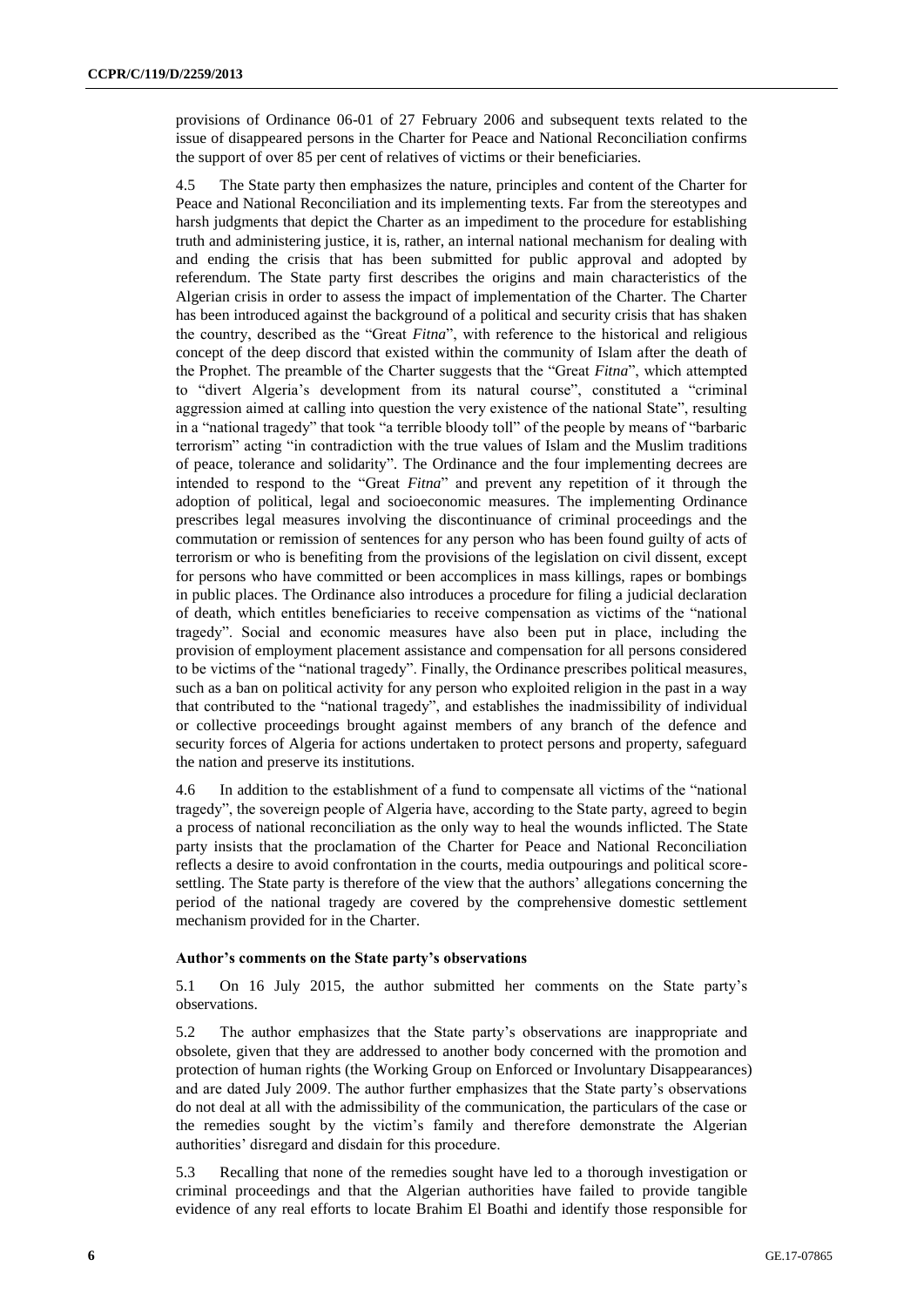his disappearance, the author concludes that domestic remedies have been exhausted and that the Committee should find the communication admissible.

5.4 Referring to the Committee's jurisprudence whereby the Charter for Peace and National Reconciliation cannot be used against persons who submit individual communications, the author recalls that the provisions of the Charter are certainly not a satisfactory response to the problem of disappearances, which should be based on respect for the right to the truth, justice and full redress.

#### **Issues and proceedings before the Committee**

#### *Consideration of admissibility*

6.1 Before considering any claim contained in a communication, the Committee must, in accordance with rule 93 of its rules of procedure, decide whether or not it is admissible under the Optional Protocol to the Covenant.

6.2 As required under article 5 (2) (a) of the Optional Protocol, the Committee has ascertained that the same matter is not being examined under another procedure of international investigation or settlement. The Committee notes that the disappearance was reported to the Working Group on Enforced or Involuntary Disappearances. However, it recalls that extra-conventional procedures or mechanisms established by the Human Rights Council to examine and report publicly on human rights situations in specific countries or territories or on cases of widespread human rights violations worldwide do not generally constitute an international procedure of investigation or settlement within the meaning of article 5 (2) (a) of the Optional Protocol.<sup>5</sup> Accordingly, the Committee considers that the examination of Brahim El Boathi's case by the Working Group on Enforced or Involuntary Disappearances does not render the communication inadmissible under this provision.

6.3 The Committee notes that, by way of disputing the admissibility of the communication, the State party has simply referred to its background memorandum on the treatment of disappearances in the light of the Charter for Peace and National Reconciliation. The Committee recalls that the State party has a duty not only to carry out thorough investigations of alleged violations of human rights brought to the attention of its authorities, particularly enforced disappearances or violations of the right to life, but also to prosecute, try and punish anyone held to be responsible for such violations.<sup>6</sup> The author notified the competent authorities, both judicial and administrative, of her son's disappearance on multiple occasions. The Committee takes note that the National Advisory Commission for the Promotion and Protection of Human Rights investigated the case of Brahim El Boathi. However, the author has disputed the results of the investigation and, given the total lack of information provided by the State party, the Committee accepts her arguments. The Committee also takes note of the fact that Cheraga court ordered a police investigation. Nevertheless, since the investigation was carried out by the Oued Koriche police, of which A.Z., the officer who allegedly arrested and executed Brahim El Boathi, was a member, the Committee cannot consider the procedure to be impartial. It thus appears from the facts as described by the author that the State party has not conducted an in-depth, thorough and impartial investigation of the disappearance. Moreover, the State party has not offered any specific explanation in its observations regarding the case of Brahim El Boathi that would lead to the conclusion that an effective remedy is available. In addition, Ordinance No. 06-01 continues to be applied despite the Committee's recommendation that it be brought into line with the Covenant (see CCPR/C/DZA/CO/3, paras. 7, 8 and 13). The Committee therefore concludes that article 5 (2) (b) of the Optional Protocol is not an obstacle to the admissibility of the present communication.

<sup>5</sup> See, inter alia, communication No. 2098/2011, *Ammari v. Algeria*, Views adopted on 30 October 2014; communication No. 2026/2011, *Sassene v. Algeria*, Views adopted on 29 October 2014; communication No. 1791/2008, *Boudjemai v. Algeria*, Views adopted on 22 March 2013, para. 7.2; communication No. 1779/2008 (and Rev.1), *Mezine v. Algeria*, Views adopted on 25 October 2012, para. 7.2; and *Djebrouni v. Algeria*, para. 7.2.

<sup>6</sup> See, inter alia, *Sassene v. Algeria*, para. 6.3; *Ammari v. Algeria*, para. 7.3; *Mezine v. Algeria*, para. 7.4; *Djebrouni v. Algeria*, para. 7.4; *Khirani v. Algeria*, para. 6.4; and *Boudjemai v. Algeria*, para. 7.4.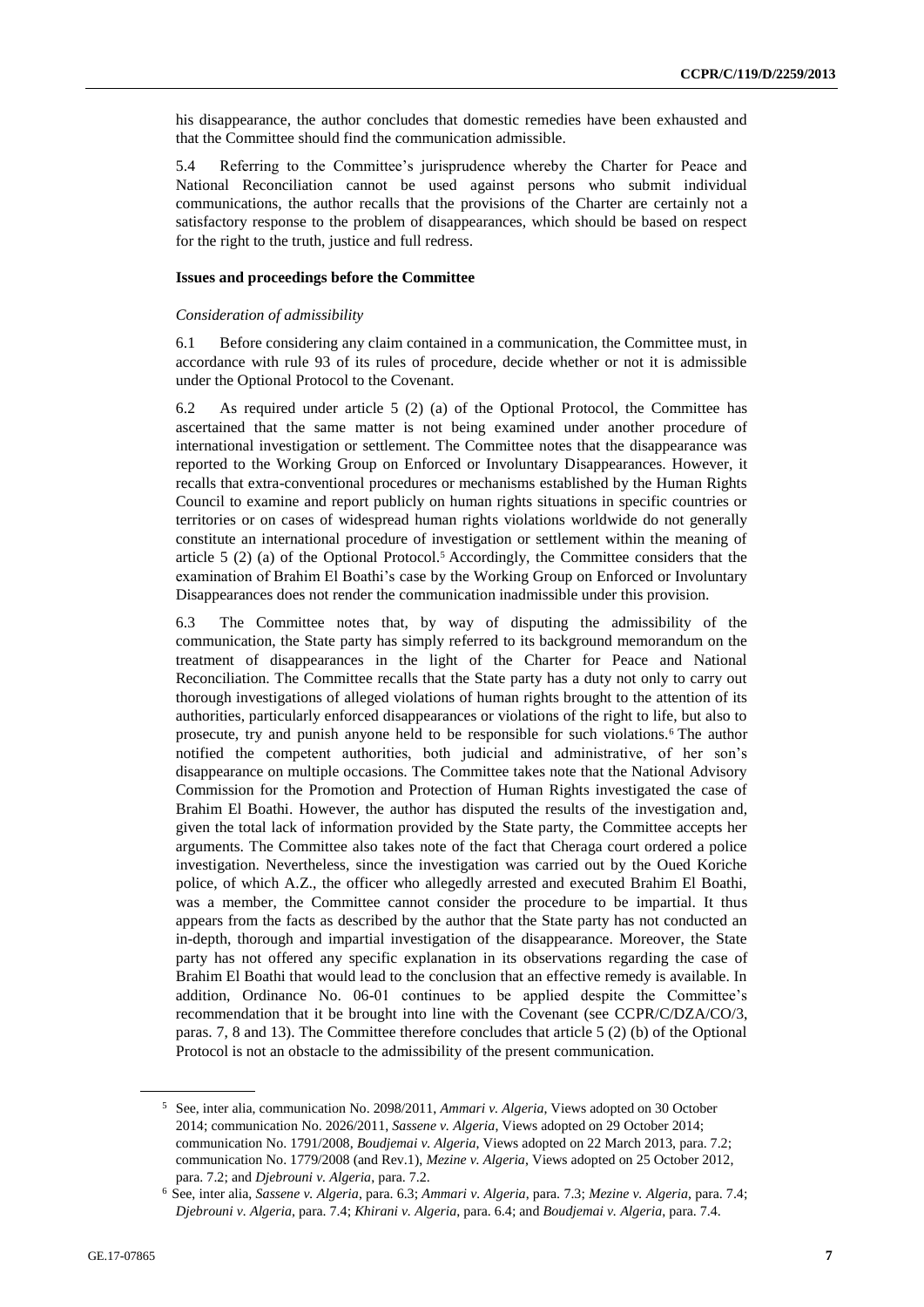6.4 The Committee notes that the author claims a violation of article 2 (2) of the Covenant in respect of her rights and of those of Brahim El Boathi. The Committee recalls that the provisions of article 2 of the Covenant lay down general obligations for States parties, which cannot by themselves give rise to a claim in a communication.<sup>7</sup> This part of the communication is therefore inadmissible under article 3 of the Optional Protocol.

6.5 The Committee considers that the allegations which raise issues under articles 6, 7, 9, 10 and 16, read alone and in conjunction with article 2 (3), of the Covenant, have been sufficiently substantiated and there is no obstacle to their admissibility. The Committee therefore proceeds to consider the communication on the merits with regard to the alleged violations of articles 6, 7, 9, 10, 16 and 2 (3) of the Covenant.

### *Consideration on the merits*

7.1 The Human Rights Committee has considered the present communication in the light of all the information made available to it by the parties, as required under article 5 (1) of the Optional Protocol.

7.2 The Committee notes that the State party has merely referred to its collective and general comments, which it has previously transmitted to the Working Group on Enforced or Involuntary Disappearances and the Committee in relation to other communications, in order to confirm its position that such cases have already been settled through the implementation of the Charter for Peace and National Reconciliation. The Committee refers to its jurisprudence and recalls that the State party may not invoke the provisions of the Charter against persons who invoke provisions of the Covenant or who have submitted, or may submit, communications to the Committee. The Covenant requires the State party to show concern for the fate of each individual and to treat each person with respect for the inherent dignity of the human person.<sup>8</sup> In the present case, Ordinance No.  $06-01$  — without the amendments recommended by the Committee — promotes impunity and therefore cannot, as it currently stands, be considered compatible with the Covenant.<sup>9</sup>

7.3 The Committee notes that the State party has not replied to the author's allegations concerning the merits of the case and recalls its jurisprudence, according to which the burden of proof should not rest solely on the author of a communication, especially given that the author and the State party do not always have the same degree of access to evidence and that often only the State party is in possession of the necessary information. <sup>10</sup> In conformity with article 4 (2) of the Optional Protocol, the State party has the duty to investigate in good faith all allegations of violations of the Covenant made against it and its representatives, and to provide the Committee with the information available to it.<sup>11</sup> In the absence of any explanation from the State party in this respect, due weight must be given to the author's allegations, provided they have been sufficiently substantiated.

7.4 The Committee recalls that, while the Covenant does not explicitly use the term "enforced disappearance" in any of its articles, enforced disappearance constitutes a unique and integrated series of acts that represents continuing violation of various rights recognized in that treaty.<sup>12</sup>

<sup>7</sup> See communication No. 2019/2010, *Poplavny v. Belarus*, View adopted on 5 November 2015, Appendix I, para. 6; communication No. 2030/2011, *Poliakov v. Belarus*, Views adopted on 17 July 2014, para. 7.4; communication No. 2202/2012, *Castañeda v. Mexico*, Views adopted on 18 July 2013, para. 6.8; communication No. 1834/2008, *A.P. v. Ukraine*, decision adopted on 23 July 2012, para. 8.5; and communication No. 1887/2009, *Peirano Basso v. Uruguay*, Views adopted on 19 October 2010, para. 9.4.

<sup>8</sup> See *Sassene v. Algeria*, para. 7.2; and *Ammari v. Algeria*, para. 8.2.

<sup>9</sup> See *Ammari v. Algeria*, para. 8.2.

<sup>10</sup> See, inter alia, *Ammari v. Algeria*, para. 8.3; *Mezine v. Algeria*, para. 8.3; communication No. 1640/2007, *El Abani v. Libyan Arab Jamahiriya*, Views adopted on 26 July 2010, para. 7.4; and *Djebrouni v. Algeria*, para. 8.3.

<sup>11</sup> See *Mezine v. Algeria*, para. 8.3; and communication No. 1297/2004, *Medjnoune v. Algeria*, Views adopted on 14 July 2006, para. 8.3.

<sup>12</sup> See communication No. 2000/2010, *Katwal v. Nepal*, Views adopted on 1 April 2015, para. 11.3; and communication No. 2134/2012, *Serna et al v. Colombia*, Views adopted on 9 July 2015, para. 9.4.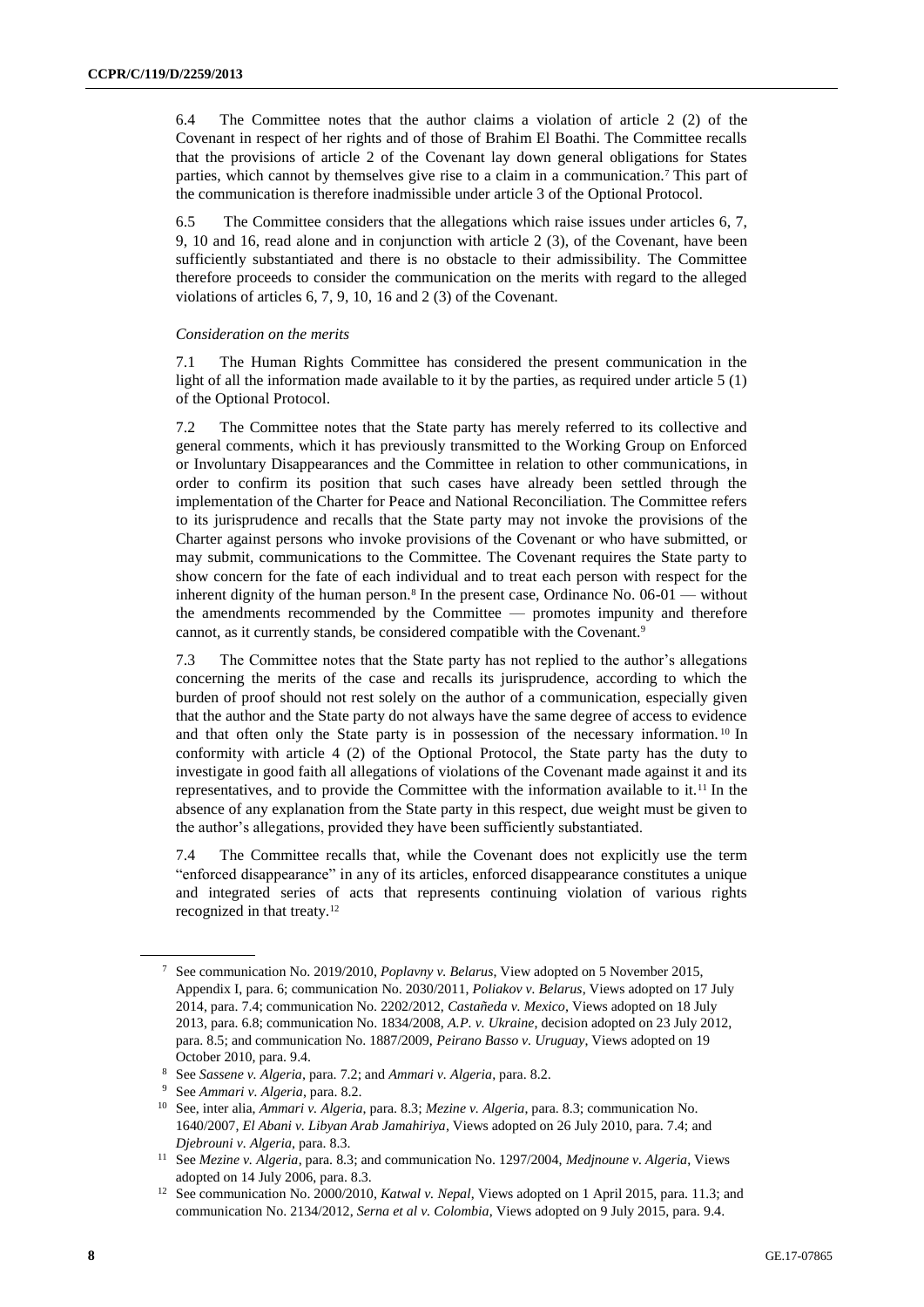7.5 The Committee notes that the author's son was last seen taking the bus from Place des Martyrs on 17 January 1994 and that the author and her family have been without news of him since that day. The Committee also notes that, at the Oued Koriche police station, Officer A.Z. told the prosecutor of Baïnem court in Algiers that he had arrested Brahim El Boathi but later told the author that he had arrested and killed her son. The Committee takes note of the many contradictory pieces of information regarding Brahim El Boathi's fate, including the refusal on 2 May 2000 to issue a disappearance decision, implying that the Algerian authorities still believed him to be alive at that time. The Committee notes that the State party has not provided any evidence to clarify the conflicting information provided to the author concerning the fate of Brahim El Boathi, nor to confirm the date or the circumstances of his possible death. It recalls that, in cases of enforced disappearance, the deprivation of liberty, followed by a refusal to acknowledge that deprivation of liberty or by concealment of the fate of the disappeared person, in effect removes that person from the protection of the law and places his or her life at serious and constant risk, for which the State is accountable.<sup>13</sup> In the light of the statements by Officer A.Z. and the many years since Brahim El Boathi's disappearance, it is highly likely that, the absence of a body notwithstanding, he was the victim of summary execution by Officer A.Z. or that he died in detention. In the present case, the Committee notes that the State party has produced no evidence to indicate that it has fulfilled its obligation to protect the life of Brahim El Boathi. The Committee therefore finds that the State party has failed in its duty to protect Brahim El Boathi's life, in violation of article 6 (1) of the Covenant.

7.6 The Committee acknowledges the degree of suffering caused by being detained without contact with the outside world for an indefinite period. It recalls its general comment No. 20 (1992) on the prohibition of torture, or other cruel, inhuman or degrading treatment or punishment, in which it recommends that States parties take steps to prohibit incommunicado detention. It notes, in the present case, that the author and Brahim El Boathi's family have never received any information on his fate or place of detention. The Committee therefore finds that Brahim El Boathi, who disappeared on 17 January 1994 and was still considered to be alive on 2 May 2000, was held incommunicado for at least that length of time by the Algerian authorities. In the absence of any explanation from the State party, the Committee considers that this disappearance constitutes a violation of article 7 of the Covenant with regard to Brahim El Boathi.<sup>14</sup>

7.7 In the light of the foregoing, the Committee will not consider separately the claims in relation to the violation of article 10 of the Covenant.<sup>15</sup>

7.8 The Committee also takes note of the anguish and distress caused to the author and her family by the disappearance of Brahim El Boathi. It considers that the facts before it disclose a violation with regard to them of article 7, read alone and in conjunction with article 2  $(3)$ , of the Covenant.<sup>16</sup>

7.9 With regard to the alleged violation of article 9, the Committee takes note of the author's allegations that Brahim El Boathi was arbitrarily arrested, without a warrant, and was not formally charged or brought before a judicial authority before which he could have challenged the lawfulness of his detention. In the absence of any information from the State party in that regard, the Committee considers that due weight must be given to the author's

<sup>13</sup> See communication No. 2117/2011, *Louddi v. Algeria*, Views adopted on 30 October 2014, para. 7.4; *Mezine v. Algeria*, para. 8.4; and *Boudjemai v. Algeria*, para. 8.4.

<sup>14</sup> See *Ammari v. Algeria*, para. 8.5; *Mezine v. Algeria*, para. 8.5; *Khirani v. Algeria*, para. 7.5; *Djebrouni v. Algeria*, para. 8.5; and communication No. 1295/2004, *El Alwani v. Libyan Arab Jamahiriya*, Views adopted on 11 July 2007, para. 6.5.

<sup>15</sup> See *Ammari v. Algeria*, para. 8.6.

<sup>16</sup> See *Mezine v. Algeria*, para. 8.6; *Khirani v. Algeria*, para. 7.6; *Djebrouni v. Algeria*, para. 8.6; *El Abani v. Libyan Arab Jamahiriya*, para. 7.5; and communication No. 1422/2005, *El Hassy v. Libyan Arab Jamahiriya*, Views adopted on 24 October 2007, para. 6.11.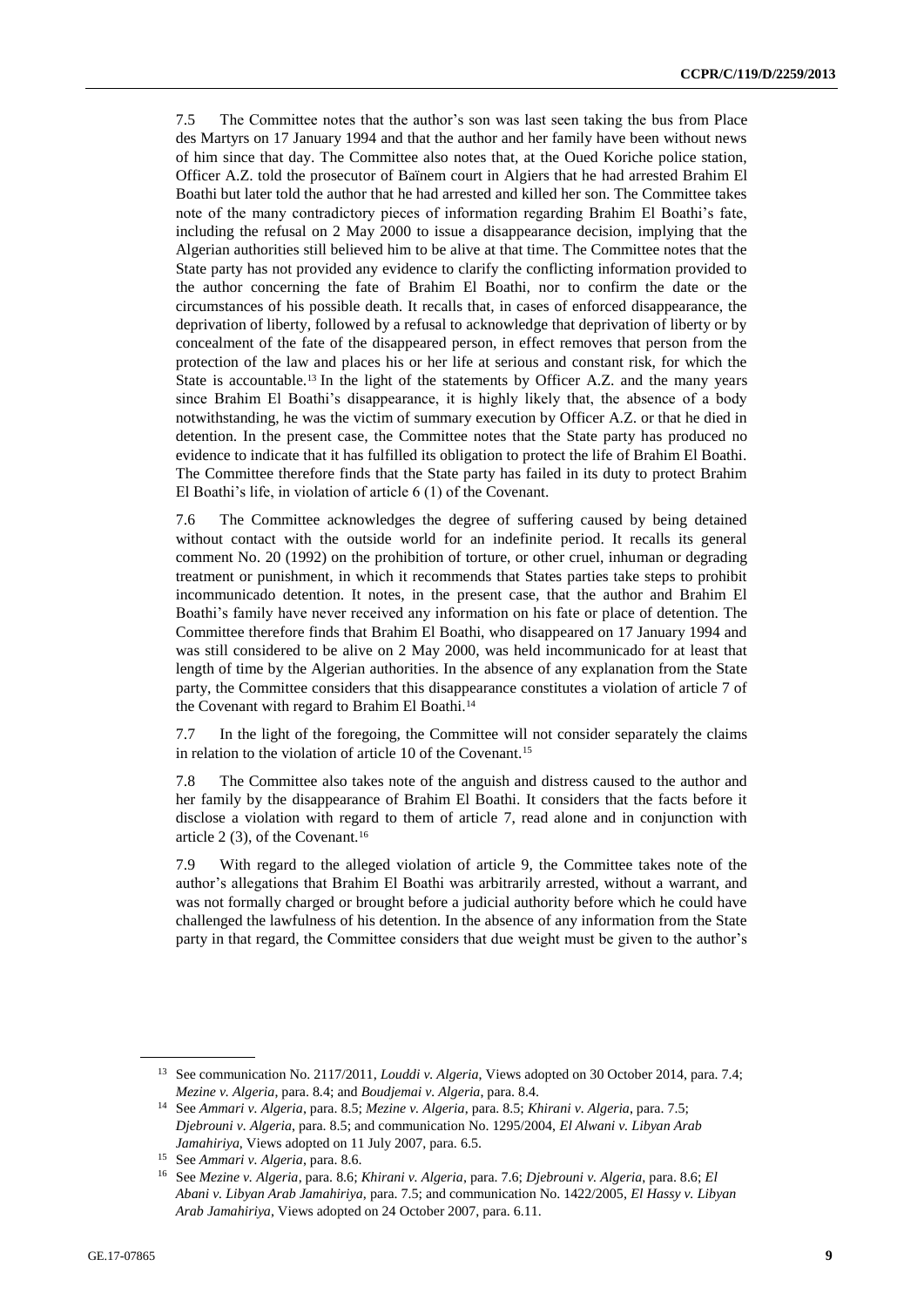allegations.<sup>17</sup> The Committee therefore finds a violation of article 9 with regard to Brahim El Boathi.<sup>18</sup>

7.10 The Committee is of the view that the intentional removal of a person from the protection of the law for a prolonged period of time constitutes a refusal to recognize him or her as a person before the law, particularly if the efforts of his or her relatives to obtain access to potentially effective remedies have been systematically impeded.<sup>19</sup> In the present case, the Committee notes that the State party has not furnished any convincing explanation concerning the fate or whereabouts of Brahim El Boathi despite the multiple requests addressed to the State party by the author. The Committee finds that Brahim El Boathi's enforced disappearance more than 23 years ago removed him from the protection of the law and deprived him of his right to be recognized as a person before the law, in violation of article 16 of the Covenant.

7.11 The author invokes article 2 (3) of the Covenant, which requires States parties to ensure that individuals have accessible, effective and enforceable remedies for asserting the rights recognized in the Covenant. The Committee recalls the importance it attaches to the establishment by States parties of appropriate judicial and administrative mechanisms for addressing complaints of violations of the rights guaranteed under the Covenant.<sup>20</sup> It recalls its general comment No. 31 (2004) on the nature of the general legal obligation imposed on States parties to the Covenant, according to which the failure by a State party to investigate allegations of violations could, in itself, give rise to a separate breach of the Covenant. In the present case, the family of Brahim El Boathi informed the competent authorities, including the public prosecutor of Algiers court, of Mr. El Boathi's disappearance, but the State party has not initiated an in-depth, thorough and impartial investigation into the disappearance and the author has received only vague and contradictory information. Furthermore, the legal impossibility of applying to a judicial body since the promulgation of Ordinance No. 06-01 on the implementation of the Charter for Peace and National Reconciliation continues to deprive Brahim El Boathi, the author and her family of any access to an effective remedy given that the Ordinance prohibits using the justice system to shed light on the worst offences, including enforced disappearance (see CCPR/C/DZA/CO/3, para. 7). The Committee finds that the facts before it reveal a violation of article 2 (3), read in conjunction with article 6 (1), 7, 9 and 16, with regard to Brahim El Boathi and of article 2 (3) read in conjunction with article 7 with regard to the author and her family.

8. The Human Rights Committee, acting under article 5 (4) of the Optional Protocol to the International Covenant on Civil and Political Rights, is of the view that the information before it discloses a violation by the State party of articles  $6(1)$ , 7, 9 and 16 of the Covenant as well as of article  $2(3)$ , read in conjunction with articles  $6(1)$ , 7, 9 and 16, with regard to Brahim El Boathi. The Committee also finds a violation by the State party of article 7 of the Covenant, read in conjunction with article 2 (3), with regard to the author and her family.

9. In accordance with article 2 (3) (a) of the Covenant, the State party is under an obligation to provide the author with an effective remedy. This provision requires that States parties make full reparation to individuals whose Covenant rights have been violated. In the present case, the State party is obliged to: (a) conduct an in-depth, thorough and impartial investigation into the disappearance of Brahim El Boathi and provide the author and her family with detailed information about the results of its investigation; (b) release Brahim El Boathi immediately if he is still being held incommunicado; (c) in the event that he is deceased, return his remains to his family; (d) prosecute, try and punish those

<sup>17</sup> See communication No. 2297/2013, *Chani v. Algeria*, para. 7.5, Views adopted on 11 March 2016.

<sup>18</sup> See, inter alia, *Mezine v. Algeria*, para. 8.7; *Khirani v. Algeria*, para. 7.7; and *Djebrouni v. Algeria*, para. 8.7.

<sup>&</sup>lt;sup>19</sup> See communication No. 2164/2012, *Basnet v. Nepal*, Views adopted on 12 July 2016, para. 10.9; communication No. 2038/2011, *Tharu et al v. Nepal*, Views adopted on 3 July 2015, para. 10.9; and *Serna et al v. Colombia*, para. 9.5.

<sup>20</sup> See communication No. 2132/2012, *Kerouane v. Algeria*, Views adopted on 30 October 2014, para. 7.11.